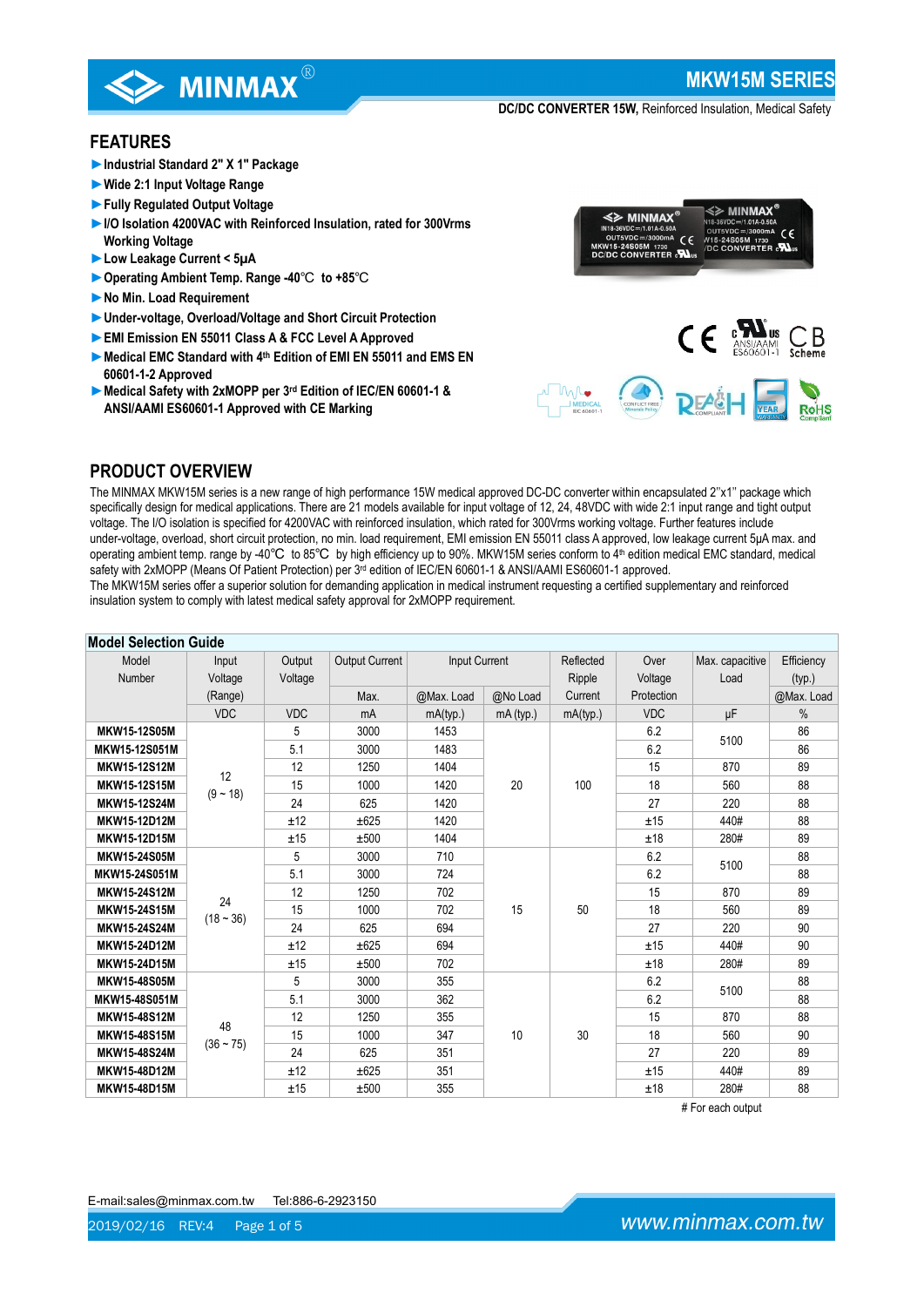

| <b>Input Specifications</b>       |                                         |        |       |                          |            |
|-----------------------------------|-----------------------------------------|--------|-------|--------------------------|------------|
| Parameter                         | Conditions / Model                      | Min.   | Typ.  | Max.                     | Unit       |
|                                   | 12V Input Models                        | $-0.7$ | ---   | 25                       |            |
| Input Surge Voltage (100 ms max.) | 24V Input Models                        |        | ---   | 50                       |            |
|                                   | 48V Input Models                        | $-0.7$ | $---$ | 100                      |            |
|                                   | 12V Input Models                        | ---    | ---   | 9                        |            |
| Start-Up Threshold Voltage        | 24V Input Models                        | ---    | ---   | 18                       | <b>VDC</b> |
|                                   | 48V Input Models                        | ---    | ---   | 36                       |            |
|                                   | 12V Input Models                        | ---    | 7.5   | $\overline{\phantom{a}}$ |            |
| Under Voltage Shutdown            | 24V Input Models                        | ---    | 15    | ---                      |            |
|                                   | 48V Input Models                        | ---    | 33    | $---$                    |            |
| Start Up Time (Power On)          | Nominal Vin and Constant Resistive Load | ---    | ---   | 30                       | ms         |
| Input Filter                      | All Models                              |        |       | Internal Pi Type         |            |

### **Output Specifications**

| Parameter                              | <b>Conditions / Model</b>                               |                       | Min.                                 | Typ. | Max.  | Unit                 |            |
|----------------------------------------|---------------------------------------------------------|-----------------------|--------------------------------------|------|-------|----------------------|------------|
| <b>Output Voltage Setting Accuracy</b> |                                                         |                       |                                      | ---  | ---   | ±1.0                 | %Vnom.     |
| <b>Output Voltage Balance</b>          | Dual Output, Balanced Loads                             |                       |                                      | ---  | ---   | ±2.0                 | %          |
| Line Regulation                        | Vin=Min. to Max. @Full Load                             |                       |                                      | ---  | ---   | ±0.5                 | %          |
| Load Regulation                        | Single Output<br>lo=0% to 100%<br><b>Dual Output</b>    |                       | ---                                  | ---  | ±0.5  | $\%$                 |            |
|                                        |                                                         |                       | ---                                  | ---  | ±1.0  | $\%$                 |            |
| Minimum Load                           | No minimum Load Requirement                             |                       |                                      |      |       |                      |            |
|                                        | 0-20 MHz<br><b>Bandwidth</b>                            | 5V & 5.1Vo            | Measured with a<br>$MLCC: 4.7 \mu F$ |      | 50    | ---                  | $mV_{P-P}$ |
| Ripple & Noise                         |                                                         | 12V, 15V, ±12V, ±15Vo |                                      | ---  | 100   | ---                  | $mV_{P-P}$ |
|                                        |                                                         | 24V <sub>o</sub>      |                                      | ---  | 150   | ---                  | $mV_{P-P}$ |
| <b>Transient Recovery Time</b>         | 25% Load Step Change <sub>(2)</sub>                     |                       | ---                                  | ---  | 300   | usec                 |            |
| <b>Transient Response Deviation</b>    |                                                         |                       | ---                                  | ±3   | ±5    | %                    |            |
| <b>Temperature Coefficient</b>         |                                                         |                       | ---                                  | ---  | ±0.02 | $\%$ <sup>o</sup> C, |            |
| Over Load Protection                   | Hiccup                                                  |                       | ---                                  | 150  | ---   | %                    |            |
| Short Circuit Protection               | Continuous, Automatic Recovery (Hiccup Mode 0.7Hz typ.) |                       |                                      |      |       |                      |            |

### **Isolation, Safety Standards**

| Parameter                       | Conditions                                                                                                  | Min. | Typ. | Max. | Unit      |  |
|---------------------------------|-------------------------------------------------------------------------------------------------------------|------|------|------|-----------|--|
| <b>I/O Isolation Voltage</b>    | 60 Seconds<br>Reinforced insulation, rated for 300Vrms working voltage                                      |      | ---  |      | VACrms    |  |
| Leakage Current                 | 240VAC, 60Hz                                                                                                |      |      |      | μA        |  |
| <b>I/O Isolation Resistance</b> | 500 VDC                                                                                                     |      | ---  |      | $G\Omega$ |  |
| I/O Isolation Capacitance       | 100kHz. 1V                                                                                                  | ---  |      | 80   | pF        |  |
|                                 | ANSI/AAMI ES60601-1, CAN/CSA-C22.2 No. 60601-1                                                              |      |      |      |           |  |
| Safety Standards                | IEC/EN 60601-1 3rd Edition 2xMOPP                                                                           |      |      |      |           |  |
| Safety Approvals                | ANSI/AAMI ES60601-1 2xMOPP recognition (UL certificate), IEC/EN 60601-1 3 <sup>rd</sup> Edition (CB-report) |      |      |      |           |  |

# **General Specifications** Parameter Conditions Conditions (Min. Nin. Nin. Nin. Max. Unit

| $\sim$<br>Switch<br>1000<br>٦a<br>எட |                                                                                                       | ---    | 285  | $--$ | 11 I L |
|--------------------------------------|-------------------------------------------------------------------------------------------------------|--------|------|------|--------|
| ۱M<br>เษ                             | $-\infty$<br>٨I٢<br>א⊓ר<br><b>Benian</b><br>irnun<br>$\overline{\phantom{a}}$<br>- ''<br>-.<br>Julian | $\sim$ | $--$ | $--$ | Hours  |
|                                      |                                                                                                       |        |      |      |        |

| <b>Environmental Specifications</b>                                               |                                                                                                                                                                                                                                                    |       |        |              |
|-----------------------------------------------------------------------------------|----------------------------------------------------------------------------------------------------------------------------------------------------------------------------------------------------------------------------------------------------|-------|--------|--------------|
| Parameter                                                                         | Conditions / Model                                                                                                                                                                                                                                 | Min.  | Max.   | Unit         |
|                                                                                   | MKW15-24S24M. MKW15-24D12M. MKW15-48S15M                                                                                                                                                                                                           |       | 73     |              |
| <b>Operating Ambient Temperature Range</b>                                        | MKW15-12S12M, MKW15-12D15M, MKW15-24S12M<br>MKW15-24S15M, MKW15-24D15M, MKW15-48S24M<br>MKW15-48D12<br>$-40$<br>MKW15-12S15M, MKW15-12S24M, MKW15-12D12M<br>MKW15-24S05M, MKW15-24S051M, MKW15-48S05M<br>MKW15-48S051M. MKW15-48S12M. MKW15-48D15M |       | 70     | °C           |
| Nominal Vin, Load 100% Inom.<br>(for Power Derating see relative Derating Curves) |                                                                                                                                                                                                                                                    |       | 67     |              |
|                                                                                   | MKW15-12S05M. MKW15-12S051M                                                                                                                                                                                                                        |       | 62     |              |
| Thermal Impedance                                                                 |                                                                                                                                                                                                                                                    | 13    | ---    | °C/W         |
| Case Temperature                                                                  |                                                                                                                                                                                                                                                    |       | $+95$  | °C           |
| Storage Temperature Range                                                         |                                                                                                                                                                                                                                                    | $-50$ | $+125$ | °C           |
| Humidity (non condensing)                                                         |                                                                                                                                                                                                                                                    |       | 95     | $%$ rel. $H$ |
| Altitude                                                                          |                                                                                                                                                                                                                                                    | ---   | 4000   | М            |
| Lead Temperature (1.5mm from case for 10Sec.)                                     |                                                                                                                                                                                                                                                    |       | 260    | °C           |

E-mail:sales@minmax.com.tw Tel:886-6-2923150

www.minmax.com.tw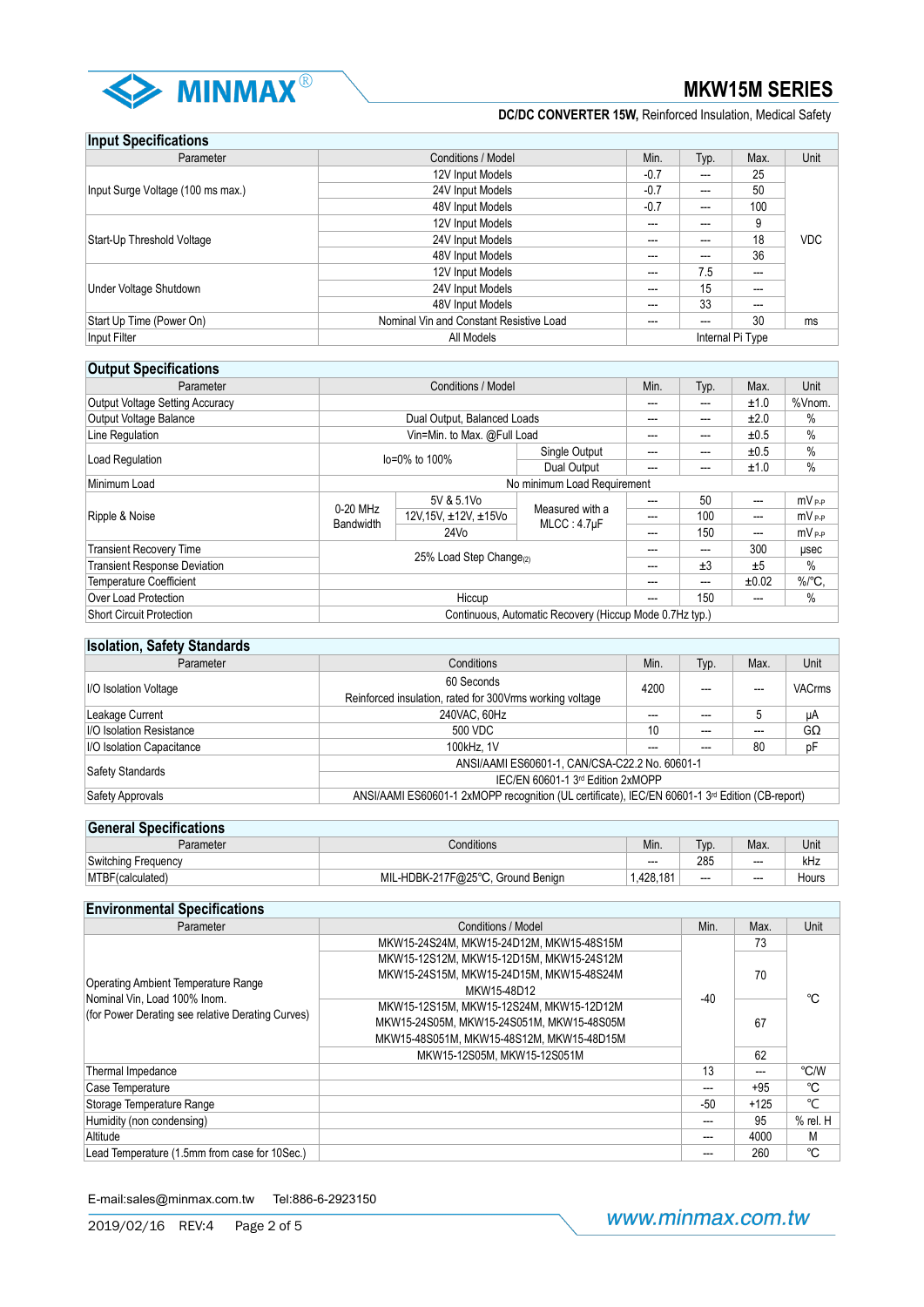

### **EMC Specifications**

| Parameter  |                        | Performance                                    |         |  |  |  |
|------------|------------------------|------------------------------------------------|---------|--|--|--|
| EMI        | Conduction & Radiation | EN 55011, FCC part 15                          | Class A |  |  |  |
|            | EN 60601-1-24th        |                                                |         |  |  |  |
|            | ESD                    | EN 61000-4-2 Air $\pm$ 15kV, Contact $\pm$ 8kV | A       |  |  |  |
|            | Radiated immunity      | EN 61000-4-3 10V/m                             | А       |  |  |  |
| <b>EMS</b> | Fast transient $(5)$   | EN 61000-4-4 $\pm$ 2kV                         | А       |  |  |  |
|            | Surge $(5)$            | EN 61000-4-5 $\pm$ 1kV                         | A       |  |  |  |
|            | Conducted immunity     | EN 61000-4-6 10Vrms                            | А       |  |  |  |
|            | <b>PFMF</b>            | EN 61000-4-8 100A/m                            | A       |  |  |  |





#### **Notes**

- 1 Specifications typical at Ta=+25℃, resistive load, nominal input voltage and rated output current unless otherwise noted.
- 2 Transient recovery time is measured to within 1% error band for a step change in output load of 75% to 100%.
- 3 We recommend to protect the converter by a slow blow fuse in the input supply line.
- 4 Other input and output voltage may be available, please contact factory.
- 5 To meet EN 61000-4-4 & EN 61000-4-5 an external capacitor across the input pins is required. Suggested capacitor: 12XXX & 24XXX: CHEMI-CON KY Series 560μF/50V // Diode: V15P8-M3 48XXX: CHEMI-CON KY Series 560μF/100V // Diode: V15P10
- 6 Specifications are subject to change without notice.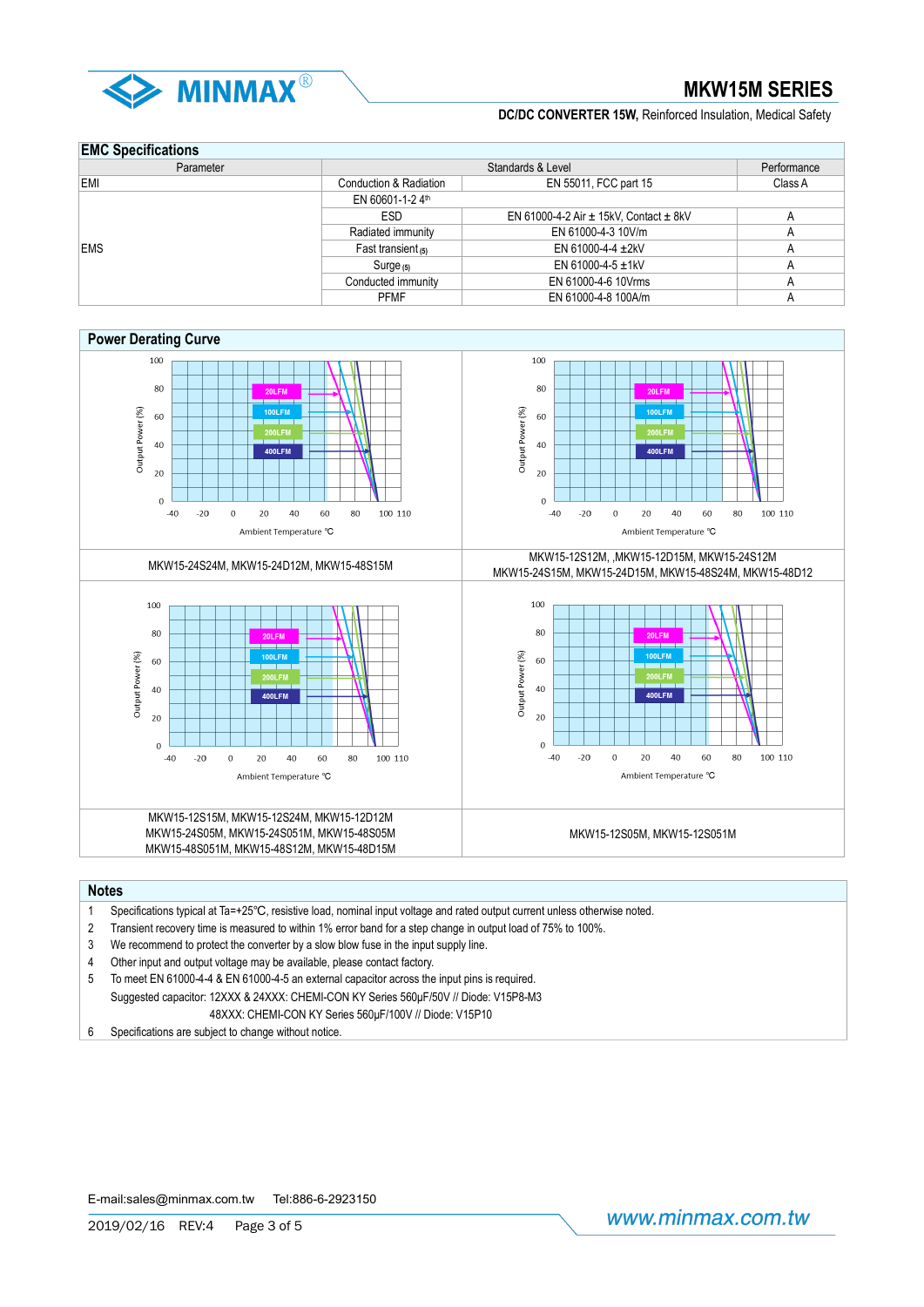

#### **Package Specifications** Mechanical Dimensions **Pin Connections** Pin Connections Pin Connections Pin Connections Pin Connections Pin Connections Pin | Single Output | Dual Output 2.54 [0.10] 5.08 5.08  $1 + \text{Vin}$  +  $\text{Vin}$ [0.20] [0.20] $2 \qquad | \qquad -V$ in  $| \qquad -V$ in  $3 +$ Vout +Vout 2 1  $20.00$   $[20.04]$  $1.00$   $[20.04]$ 4 No Pin Common 5 -Vout - Vout 45.72 [1.80] 45.72 [1.80] 50.8 [2.00] 50.8 [2.00] Bottom View ►All dimensions in mm (inches) 5 4 3 ►Tolerance: X.X±0.5 (X.XX±0.02) X.XX±0.25 ( X.XXX±0.01) 10.16 10.16 2.54 5.08  $\frac{12.0}{[0.47]}$  $[0.40]$  $[0.40]$  $\frac{1}{[0.10]}$ ► Pin diameter  $\varnothing$  1.0 ±0.05 (0.04±0.002) [0.20] 25.4 [1.00]

#### **Physical Characteristics**

| Case Size           | 50.8x25.4x12.0mm (2.0x1.0x0.47 inches)                        |
|---------------------|---------------------------------------------------------------|
| Case Material       | Non-Conductive Black Plastic (flammability to UL 94V-0 rated) |
| <b>Pin Material</b> | <b>Tinned Copper</b>                                          |
| Weight              | 30a                                                           |
|                     |                                                               |